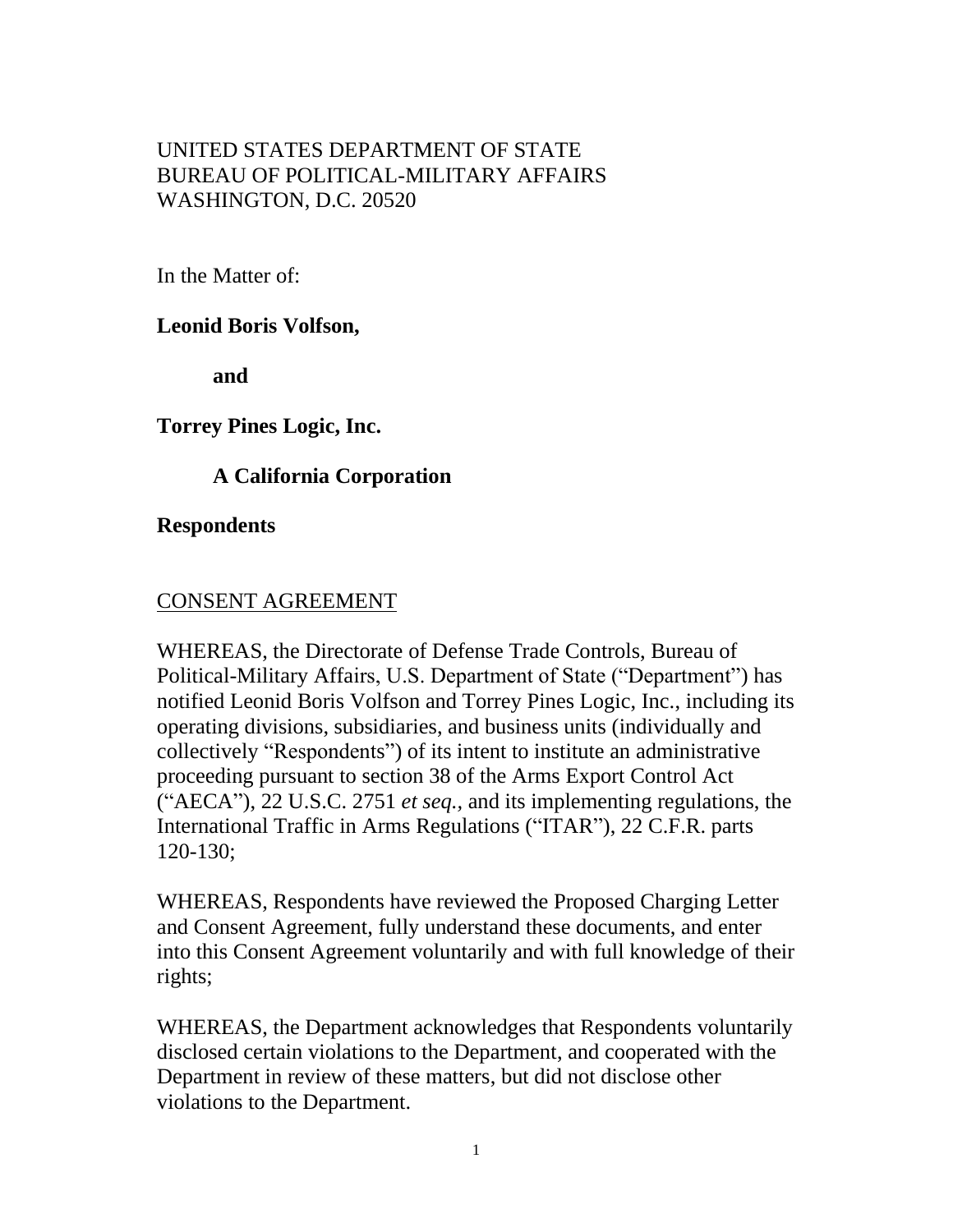WHEREAS, Respondents, without admitting or denying the allegations, wish to settle and dispose of all potential ITAR civil charges, penalties, and sanctions arising from the Proposed Charging Letter, and certain facts disclosed in writing to the Department and identified in paragraph 22, by entering into this Consent Agreement;

WHEREAS, Respondents agree that this Consent Agreement shall remain in effect for a period of three years subject to the terms and conditions set forth below;

WHEREAS, Respondents represent and assure that they shall continue the remedial measures implemented as a result of this Consent Agreement, and self-implemented prior thereto, as reasonably warranted and amended, subsequent to the completion of the term of this Consent Agreement;

WHEREAS, Respondents agree that if the Department finds that this Consent Agreement was negotiated based on Respondents knowingly providing materially false or misleading information to the Department, the Department may revoke this Consent Agreement and the related administrative order ("Order") and bring additional charges against Respondents. Additionally, Respondents understand that a violation of this Consent Agreement is considered a violation of the Order; and

WHEREAS, the Department and Respondents agree to be bound by this Consent Agreement and the Order to be entered by the Assistant Secretary of State for Political-Military Affairs.

Now, WHEREFORE, the Department and Respondents agree as follows:

## Parties

(1) The Parties to this Consent Agreement are the Department and Respondents and Respondents' assignees and successors, and in the event of reorganization, corporate restructuring, or merger, the terms of this Consent Agreement shall follow and apply to all affected entities or units.

# **Jurisdiction**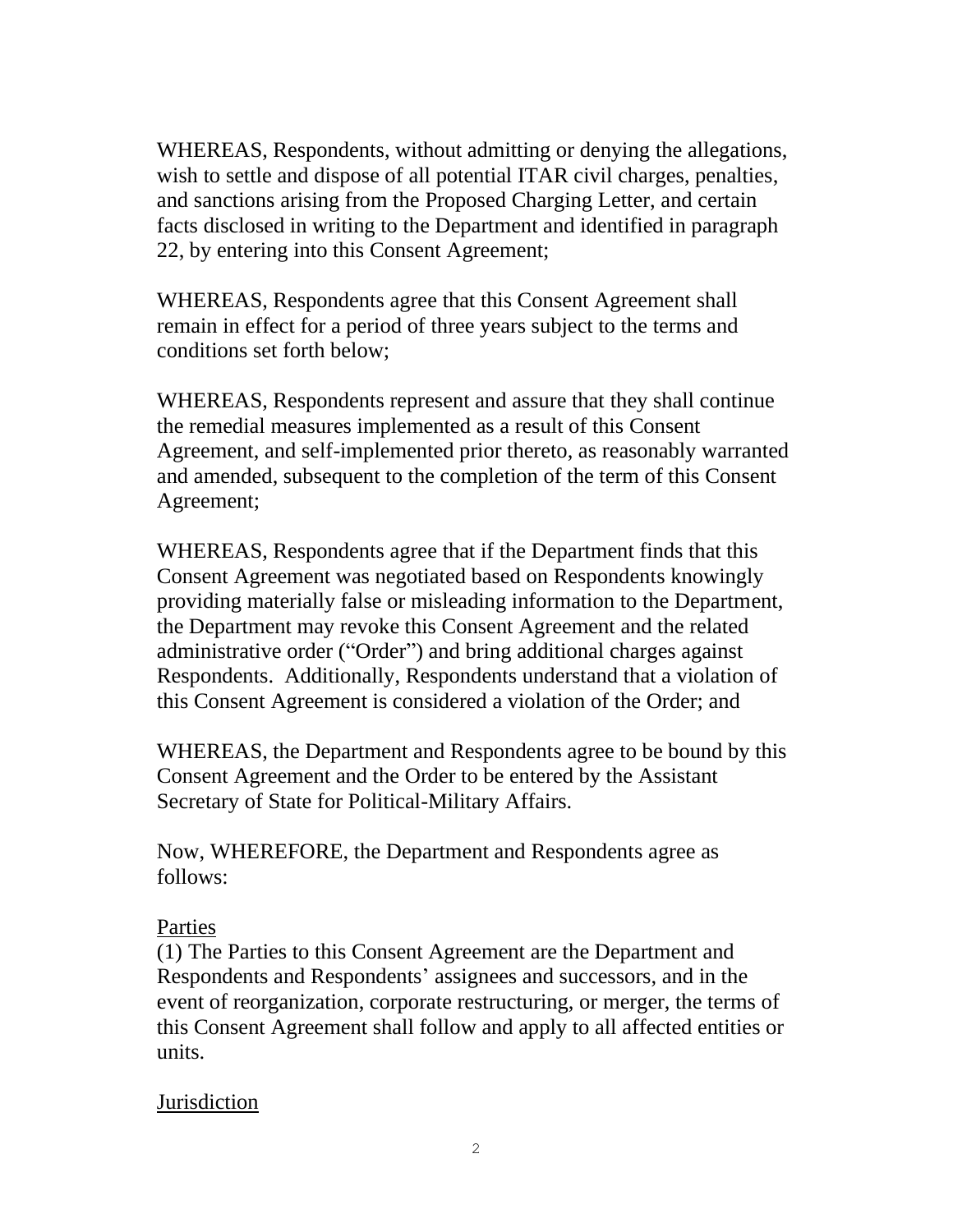(2) The Department has jurisdiction over Respondents under the AECA and the ITAR in connection with the matters identified in the Proposed Charging Letter.

## General Remedial Measures

(3) Respondents, reflecting their commitment to conduct their business in full compliance with the AECA and the ITAR, and in order to ensure, in particular, that there are no unauthorized exports, reexports, retransfers, temporary imports, or brokering of ITAR-controlled defense articles, or furnishing of defense services and that all transactions subject to the AECA and ITAR (collectively "AECA and ITAR-regulated activities") are conducted in compliance with the law, transparently, and without misrepresentation or omission, agree to implement the following remedial measures and such additional measures as may be mutually agreed upon by Respondents and the Director, Office of Defense Trade Controls Compliance ("DTCC"). Respondents agree further that these measures will remain in effect for three years, subject to the terms and conditions below, as part of this Consent Agreement entered into with the Department.

(4) Respondents agree that these measures shall be incorporated into any of Respondents' future business acquisitions that are involved in AECA and ITAR-regulated activities, to include manufacturing, within six months of that acquisition, unless the Director, DTCC approves an exception to this requirement.

(5) If Torrey Pines Logic, Inc., including its operating divisions, subsidiaries, and business units, sells any of its operating divisions, subsidiaries, business units, or substantially all of its assets that are involved in AECA and ITAR-regulated activities, or is a party to a corporate merger or restructuring, or is acquired by another party, then the purchaser, merged entity, and/or acquired party, including the ultimate and intermediate parents/owners of the purchaser, merged entity, and/or acquired party, and the controlled affiliates, operating divisions, subsidiaries, and business units of the purchaser, merged entity, acquired party, and ultimate and intermediate parents/owners (collectively "the purchaser or other responsible party"), shall all be bound by and fully responsible for all terms and conditions of this Consent Agreement to the same extent as Respondents, unless the Director, DTCC approves an exception to this requirement.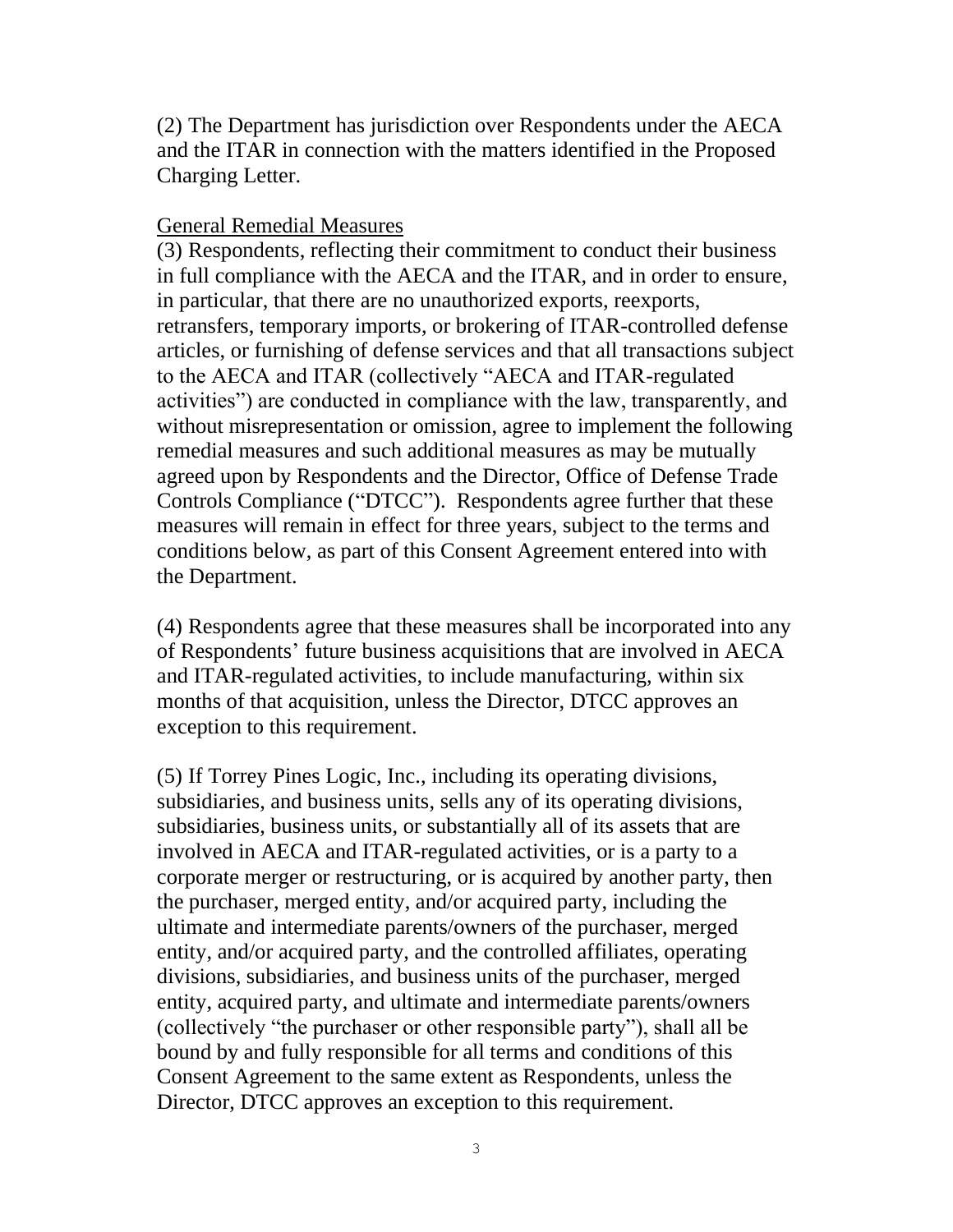Respondents further agree to notify DTCC sixty days prior to such event. Respondents further agree to notify the purchaser or other responsible party in writing and to require the purchaser or responsible party to acknowledge in writing, prior to the sale, merger, restructuring, or acquisition event that the purchaser or other responsible party shall be bound by the terms and conditions of this Consent Agreement to the same extent as Respondents, unless the Director, DTCC approves an exception to this requirement.

(6) Respondents acknowledge and accept their obligation to maintain effective export control oversight, infrastructure, resources, policies, and procedures for their AECA and ITAR-regulated activities.

(7) Respondents shall ensure that adequate resources are dedicated to ITAR compliance throughout Respondents' ITAR-regulated operating divisions, subsidiaries, and business units. Respondents shall establish policies and procedures for all of Respondents' employees with responsibility for AECA and ITAR compliance to address lines of authority, staffing levels, performance evaluations, and career paths.

(8) Within 120 days of the date of the Order, Respondents, in coordination with the Designated Official (as defined in paragraph 9 below), shall conduct an internal review of AECA and ITAR compliance resources and establish the necessary actions to ensure that sufficient resources are dedicated to compliance.

Designated Official for Consent Agreement Compliance and Oversight (9) Respondents shall appoint, in accordance with the provisions of this Consent Agreement and in consultation with and the approval of the Director, DTCC, a qualified individual to serve as a Special Compliance Officer  $(SCO)^1$  for the entire term that the Consent Agreement is in force. The term "Designated Official" in this Consent Agreement refers to the SCO during the term of their appointment. The authorities, term, and responsibilities of the Designated Official are described below:

<sup>1</sup> Special Compliance Officer (SCO): Any person nominated for the position of SCO shall not have been employed in any prior capacity by or previously represented in any capacity Respondents, or any of Respondents' operating divisions, subsidiaries or business units, past or present. As a condition of appointment as SCO, he/she shall agree to forsake for the term and a period of five (5) years from the date of termination of this Consent Agreement any such employment or representation. Any person nominated for the position of SCO must also possess appropriate qualifications, character, experience, and overall fitness for the position in light of all relevant circumstances.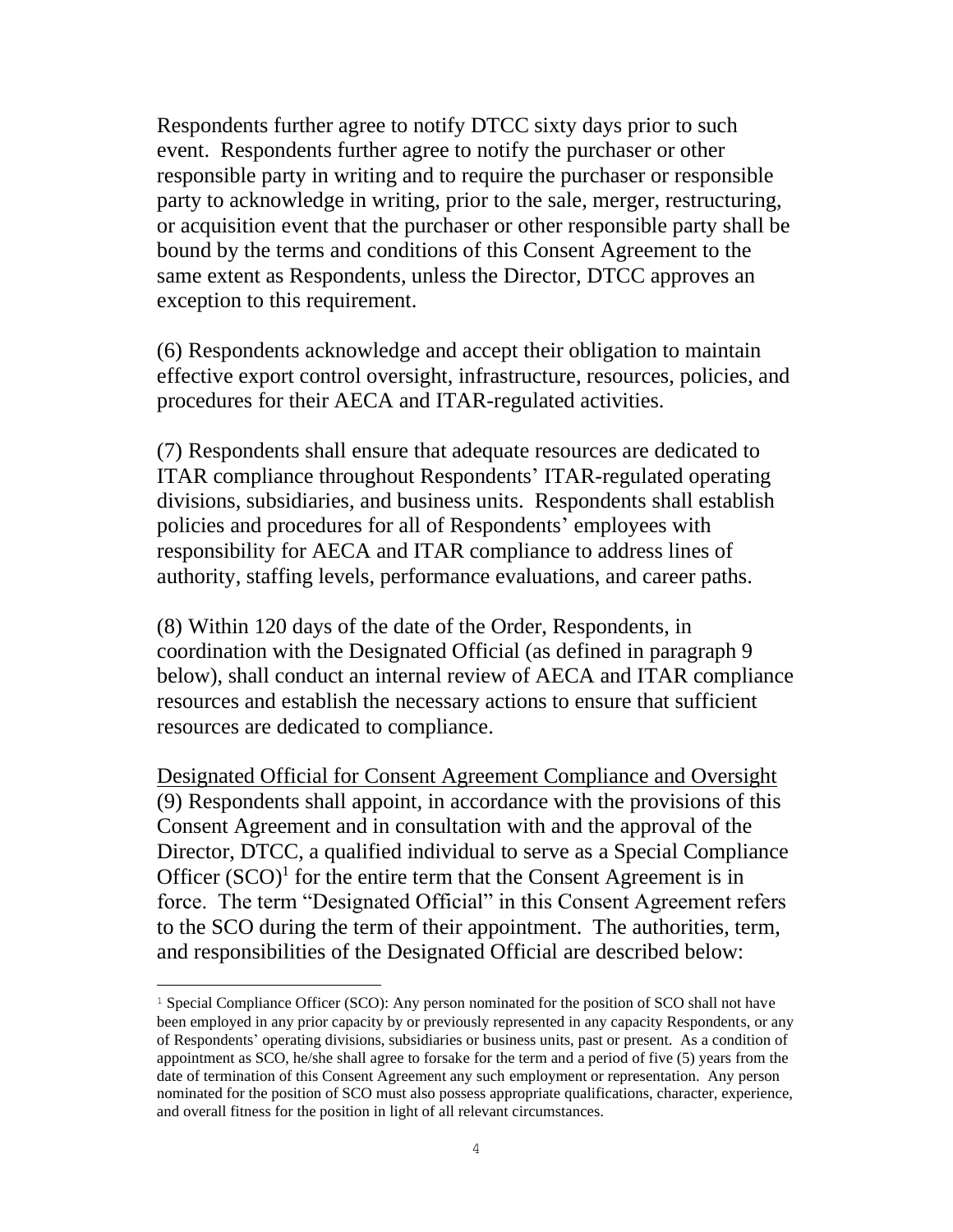(a) Respondents shall propose at least three candidates that satisfy the requirements in footnote 1 of this Consent Agreement, and shall recommend their preferred candidate, to DTCC for the position of Designated Official to serve as SCO within 60 days from the date of the Order. Respondents shall provide a detailed explanation of their SCO proposals and recommendation. Respondents' nomination shall be subject to the written approval of the Director, DTCC. Within fifteen (15) days following the date of the approval of the nomination by the Director, DTCC, Respondents shall make written appointment of the person to the position of SCO and inform Respondents' employees.

(b) The SCO shall serve as the Designated Official for the term of the Consent Agreement.

(c) Within 30 days of appointment of a Designated Official, Respondents shall empower the Designated Official with a written delegation of authority and a written statement of work approved by DTCC. Respondents must permit the Designated Official to monitor, oversee, and promote Respondents' AECA and ITAR compliance with the terms of this Consent Agreement in a manner consistent with the purpose of this Consent Agreement and the Order, its specific terms and conditions, and other activities subject to the ITAR and the AECA. The Designated Official shall report directly to Respondents' Chief Executive Officer ("CEO"), or CEO's designee agreed upon by the Director, DTCC as set forth herein. The Designated Official shall perform his/her duties in consultation with DTCC.

(d) If for any reason a Designated Official is unable to serve the full period of his/her appointment, or temporarily is unable to carry out the responsibilities described herein for more than 30 days, or if the Director, DTCC decides that the appointee shall be removed for failure to perform satisfactorily his or her duties, Respondents shall recommend a successor acceptable to the Director, DTCC. If approved by the Director, DTCC, the replacement shall be confirmed in writing to Respondents. Such recommendation shall be made at least 30 days in advance of a new appointment unless a shorter period is agreed to by the Director, DTCC. The date of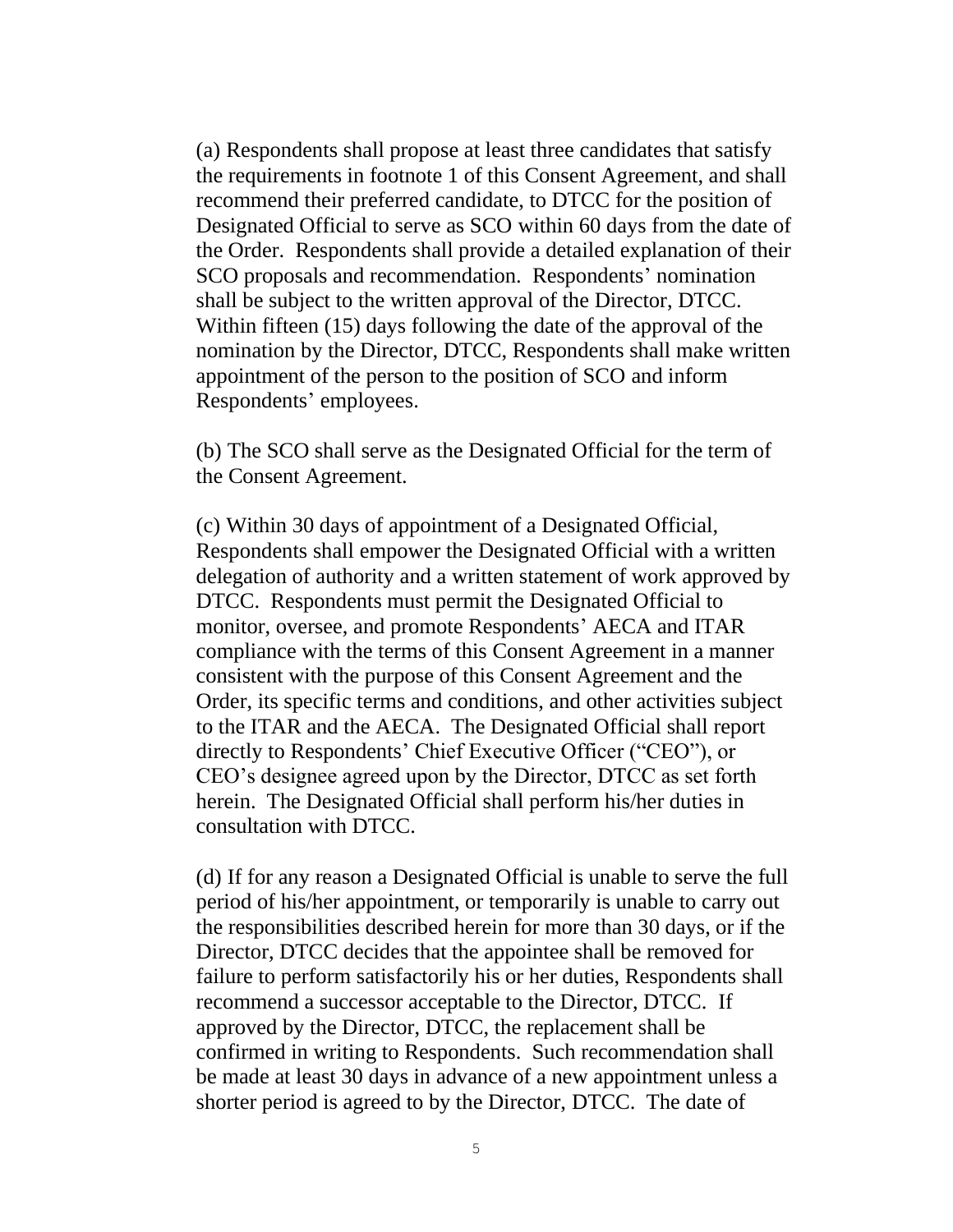appointment shall be the date of written approval of the Director, DTCC. If a successor is not appointed within 45 days of the termination or removal of the appointed Designated Official, this Consent Agreement shall be extended for the period of time equal to the period of time Respondents were without an approved and appointed Designated Official. Respondents will not be without a Designated Official for more than 120 days unless the Director, DTCC grants an extension. If the Designated Official for any reason is unable to carry out the responsibilities described herein on a temporary basis, not to exceed 30 days, then Respondents or designee as approved by DTCC shall assume the duties and authorities of the Designated Official in the interim.

(e) The Designated Official may also be requested to perform additional AECA and ITAR-regulated activities, including oversight, monitoring, and coordination of activities by mutual agreement of Respondents and the Director, DTCC.

(f) In fulfilling the responsibilities set forth in this Consent Agreement, the Designated Official may, at his/her sole discretion, present any export compliance-related issue directly to any or all of Respondents' CEO, and the Director, DTCC.

(g) With the understanding that nothing in this Consent Agreement shall be interpreted to compel waiver of applicable attorney client or work product protections, the Designated Official shall have full and complete access to all personnel, books, records, documents, audits, reports, facilities, and technical information relating to this Consent Agreement, the Order, and Respondents' AECA and ITARregulated activities.

(h) Respondents shall cooperate with all reasonable requests of the Designated Official and shall take no action to interfere with or impede the ability of the Designated Official to monitor Respondents' compliance with this Consent Agreement, the Order, and the AECA and the ITAR, or to carry out other responsibilities of the Designated Official set forth in this Consent Agreement. The Designated Official shall notify DTCC whenever the Designated Official encounters any difficulties in exercising the duties and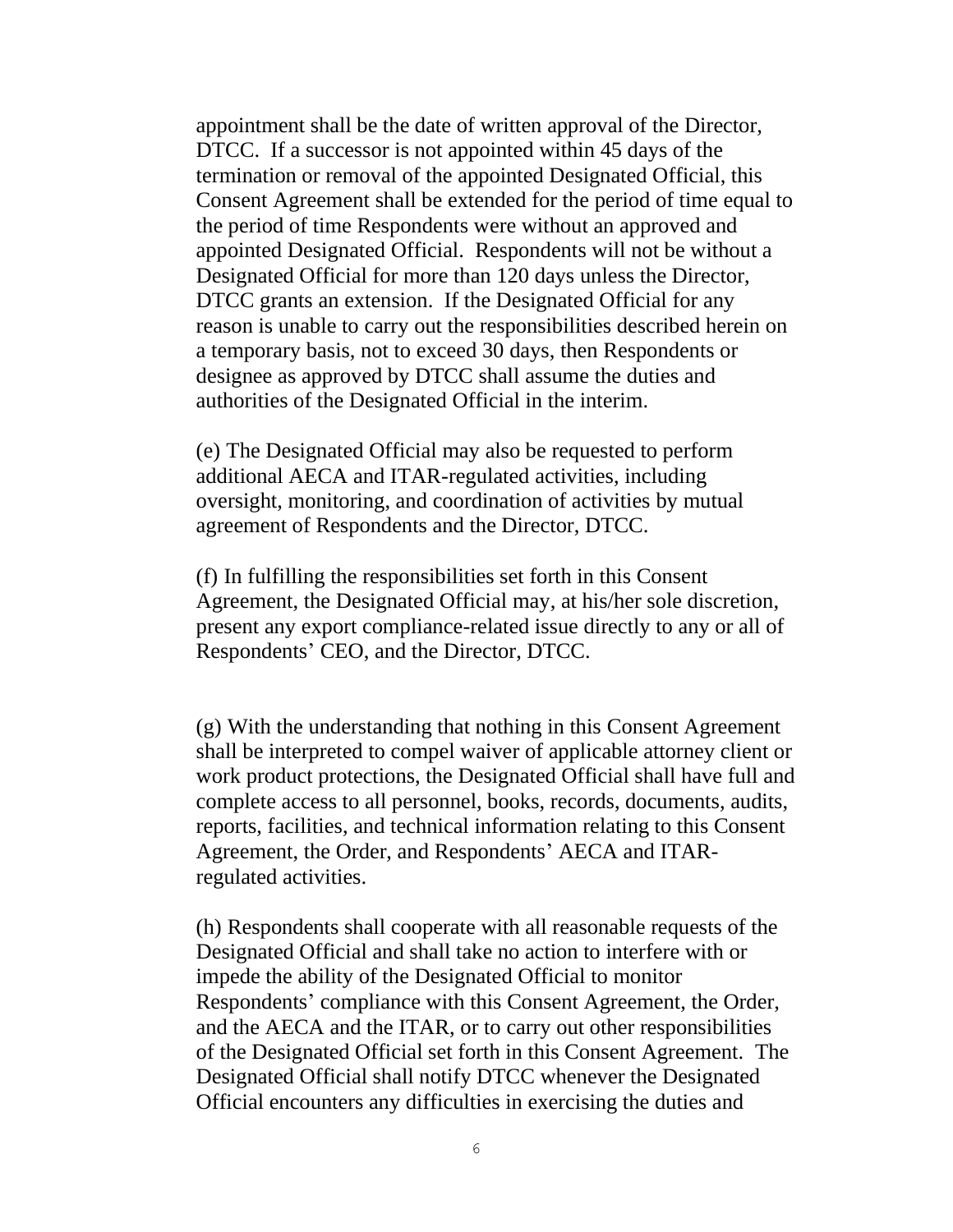responsibilities assigned under this Consent Agreement.

(i) The Designated Official shall, with the approval of the Director, DTCC and the concurrence of Respondents, have the authority to employ in a support capacity at the expense of Respondents, such assistants and other professional staff as are reasonably necessary for the Designated Official to carry out his/her duties and responsibilities.

(j) The Designated Official shall have three principal areas of responsibility regarding the future conduct of Respondents and must personally and thoroughly oversee implementation in these areas:

(1) Policy and Procedure: The Designated Official shall monitor Respondents' AECA and ITAR compliance program with specific attention to the areas associated with the offenses alleged in the Proposed Charging Letter, including:

(i) Policies and procedures for preventing, detecting and reporting AECA and ITAR violations;

(ii) Policies and procedures for the identification and classification of defense articles, defense services, and technical data;

(iii) Policies and procedures for incorporating AECA and ITAR compliance into Respondents' management business plans at the senior executive level;

(iv) Policies and procedures for the identification, including export control jurisdiction determination, and marking of defense articles, including technical data, and defense services;

(v) Policies and procedures for obtaining, managing, and complying with the scope of ITAR authorizations;

(vi) Policies and procedures for maintaining appropriate records; and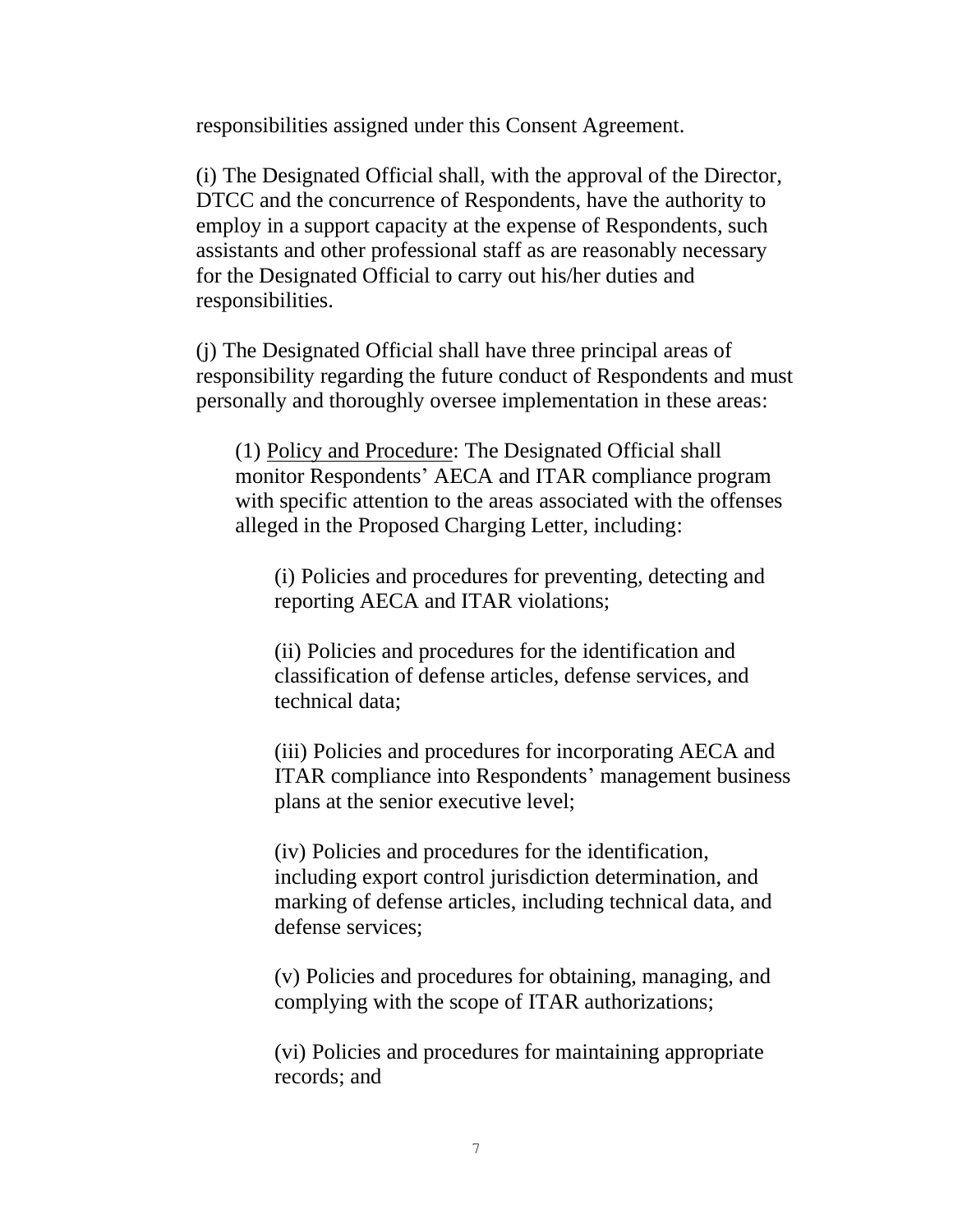(vii) Meeting and maintaining adequate AECA and ITAR compliance staffing levels at all divisions and facilities.

(2) Specific Duties: The Designated Official shall oversee the following specific areas:

(i) Respondents' implementation of the compliance measures required by this Consent Agreement;

(ii) Respondents' implementation of the policies and procedures created pursuant to this Consent Agreement;

(iii) Respondents' corporate oversight of ITAR compliance for performance of their responsibilities under this Consent Agreement and the Order in a timely and satisfactory manner;

(iv) The expenditures of the remedial compliance measures account in coordination with Respondents' Chief Financial Officer ("CFO") or equivalent; and

(v) Enhancing incorporation of ITAR compliance into Respondents' management business plans at the senior executive level.

(3) Reporting: The Designated Official is responsible for the following reporting requirements:

(i) Tracking, evaluating, and reporting on Respondents' review of ITAR violations and compliance resources;

(ii) Providing status reports to Dr. Volfson and the Director, DTCC concerning Respondents' compliance with this Consent Agreement and the Order; ITAR compliance program enhancements and resource levels and their impact on or benefit to ensuring ITAR compliance; and Respondents' compliance on all their AECA and ITARregulated activities. These reports shall include a description of all AECA and ITAR-regulated activities conducted by Respondents during the period. These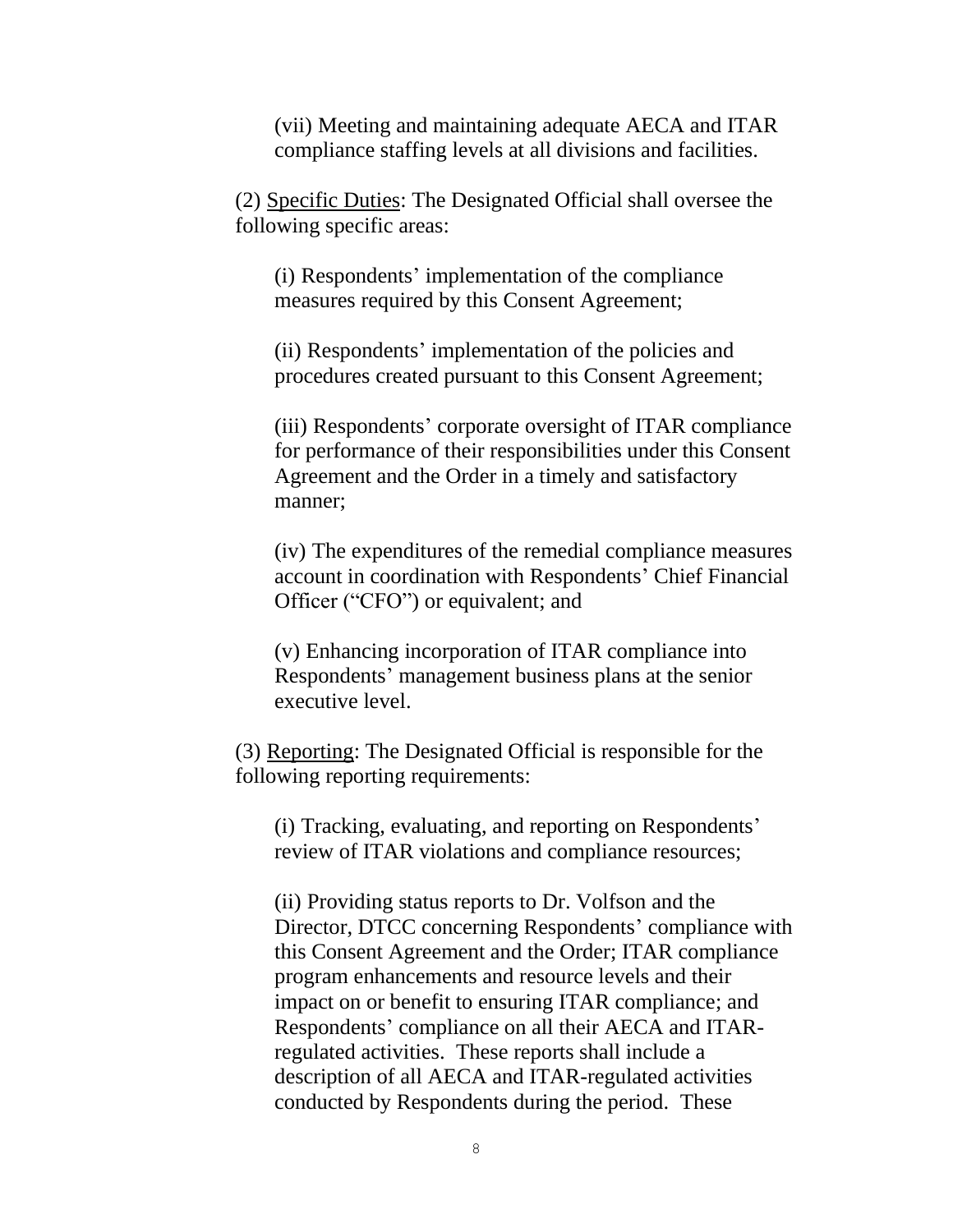reports shall also include findings, conclusions, and any recommendations necessary to ensure strict compliance with the ITAR. These reports shall also describe the status of previous recommendations advanced by the Designated Official. These reports may, in a separate annex, also include any relevant comments or input by Respondents. Any such reports shall not affect Respondents' use of the Voluntary Disclosure procedures set forth in § 127.12 of the ITAR and any benefits gained therefrom. The first report shall be provided six months from the date of the Order, and semiannually thereafter during the remainder of the term of the Consent Agreement; and

(iii) Ensuring the provision of the accounting report as described in paragraph 17(c) certified as correct by the CFO, or equivalent, of remedial compliance costs to Dr. Volfson and the Director, DTCC.

### Strengthened Compliance Policies, Procedures, Training

(10) Within ten (10) months of the date of the Order, Respondents shall have instituted strengthened corporate compliance procedures focused principally on Respondent's business operations such that: (a) all Respondents' employees engaged in ITAR-regulated activities are familiar with the AECA and the ITAR, and their own and Respondents' responsibilities thereunder; (b) all persons responsible for supervising those employees, including senior managers of those units, are knowledgeable about the underlying policies and principles of the AECA and the ITAR; and (c) there are records indicating the names of employees, trainers, and level and area of training received. Respondents shall provide to DTCC written confirmation that they have completed this action.

(11) Within ten (10) months of the date of the Order, Respondents shall enhance their AECA and ITAR compliance program with specific attention to the areas described in paragraphs  $9(j)(1)(i)$  through  $9(i)(1)(vii)$ . Respondents shall provide to DTCC written confirmation that they have completed this action.

Classification Review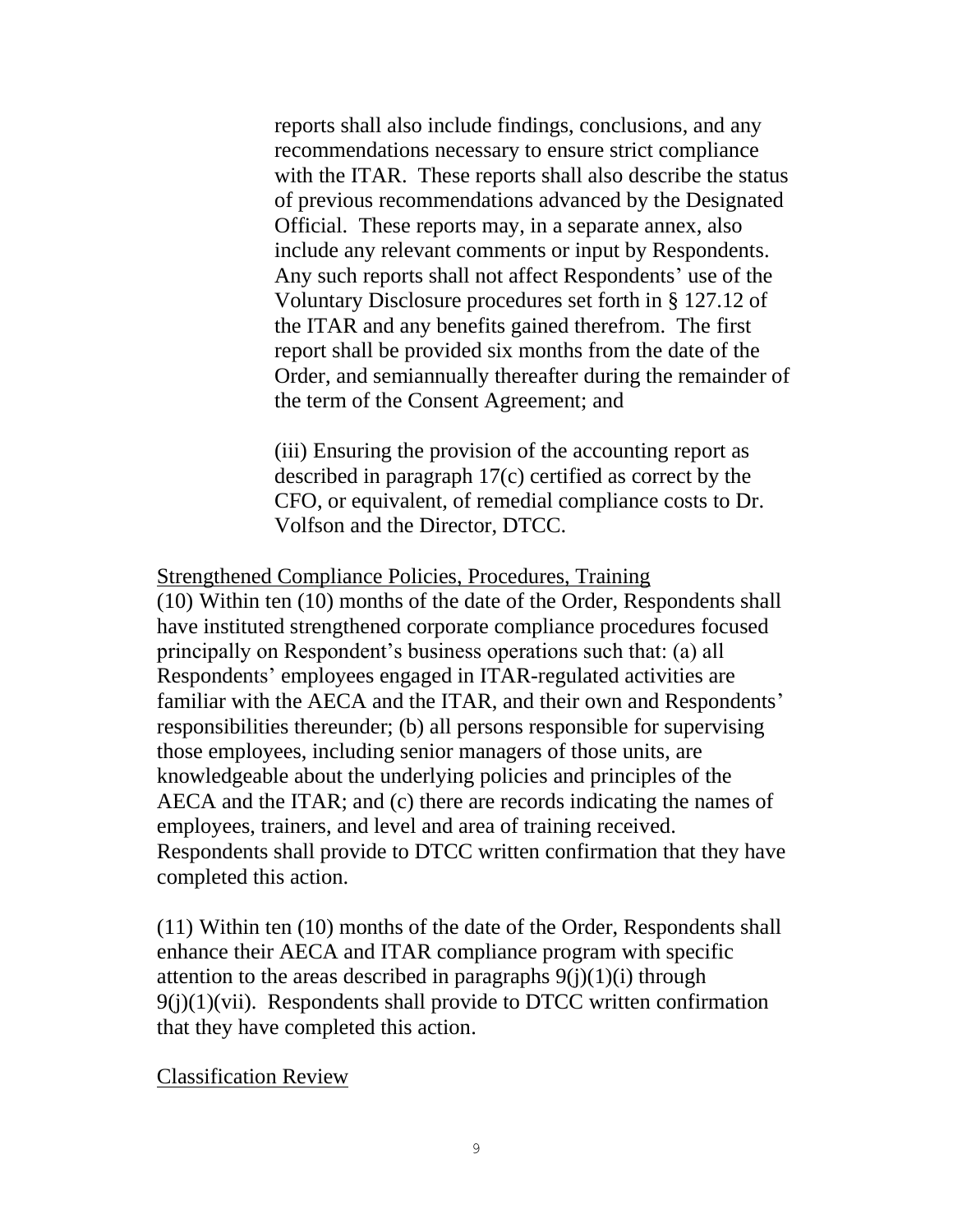(12) Respondents shall, under the supervision of the SCO, review and verify the export control jurisdiction of all items they manufacture and any defense services or technical data, including software, directly related to such hardware. Respondents may certify to DTCC that the jurisdiction of certain items was previously and accurately determined and/or verified and exclude such items from the review. Respondents shall conclude the jurisdiction review no later than thirty-two (32) months after the date of the Order. Prior to export, re-export and/or retransfer, Respondents shall review and verify the export control jurisdiction of each hardware item (and any defense services or technical data, including software, directly related to such hardware item) for which such jurisdiction was not previously and accurately determined and/or verified in accordance with this paragraph.

#### Audit

(13) At a minimum, one (1) audit shall be performed during the term of the Consent Agreement. Respondents shall have the audit conducted by an outside consultant with expertise in AECA/ITAR matters, approved by the Director, DTCC. Respondents shall assess at least three viable auditors and shall recommend the preferred auditor to DTCC. Respondents shall provide a detailed analysis of the proposals from the potential auditors. The audit shall be conducted under the supervision of the Designated Official. The audit shall provide a thorough assessment of the effectiveness of Respondents' implementation of all measures set forth in this Consent Agreement with a focus on those actions undertaken to address the compliance problems identified in the Proposed Charging Letter, policies, procedures, and training established by Respondents. The Designated Official or the Director, DTCC may identify other areas for the audit, such as a review of Respondents' IT systems and automated export compliance system.

(14) Within seven (7) months after the date of the Order, Respondents shall submit a draft audit plan for the audit to the Director, DTCC for review and approval. Within twelve (12) months after the date of the Order, the audit shall be completed and a written audit report shall be submitted to the Director, DTCC. The written report must provide the findings of the audit, recommendations regarding where deficiencies were identified, and plans to remediate those deficiencies. Respondents' written report shall also include a matrix of the findings, proposed actions (including implementation plans and testing plans), and expected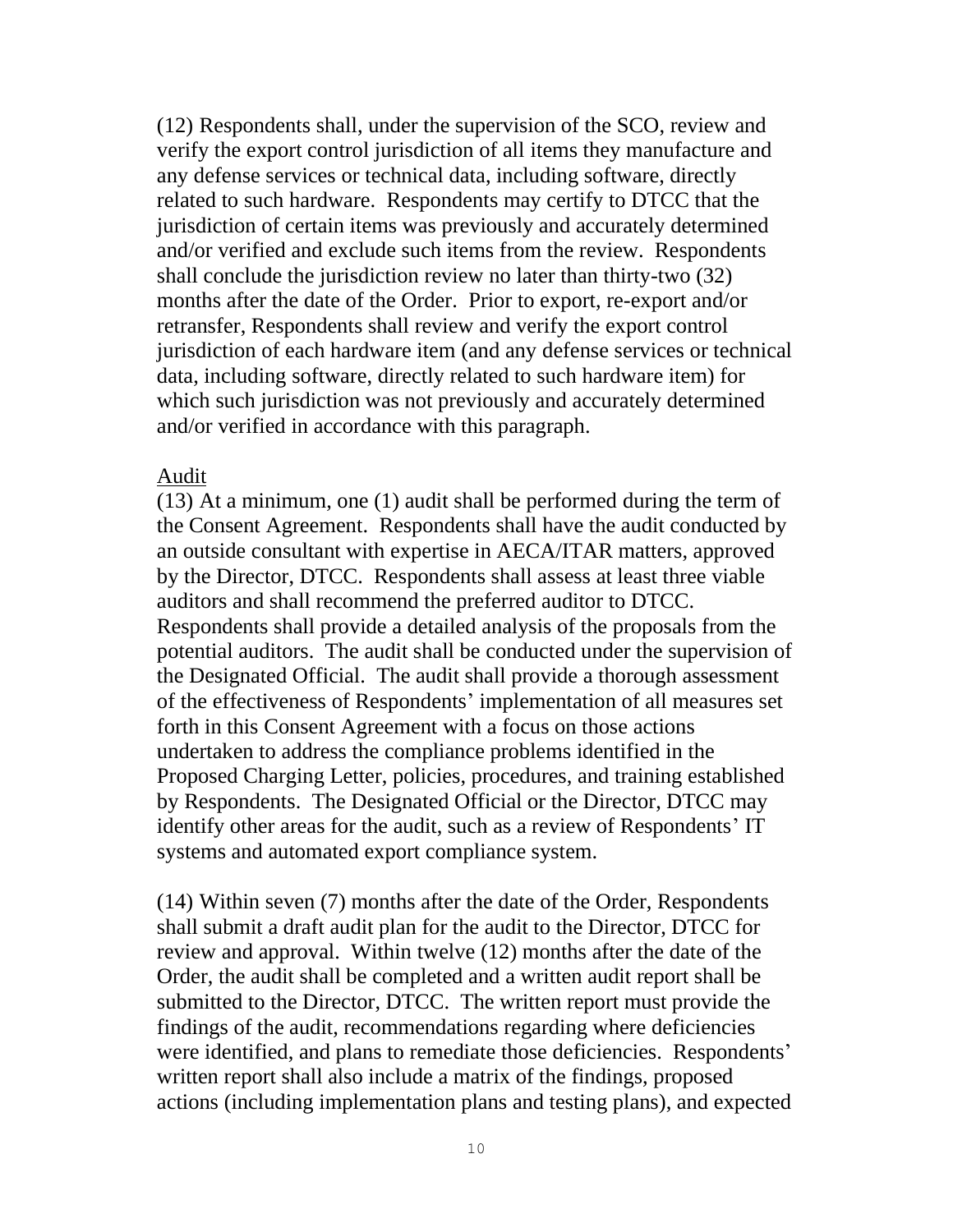date of completion.

(15) Within six (6) months of issuing the audit report, Respondents shall submit a written report to the Director, DTCC confirming whether Respondents addressed the findings described in the written audit report and status of proposed actions. Respondents shall submit the report to the Director, DTCC along with Respondents' plan on how they will address any outstanding proposed actions.

(16) The Director, DTCC will determine based on the results of the report and the Designated Official's findings and recommendations whether DTCC will require an additional audit for Respondents, or any of Respondents' subsidiaries, business units, and divisions, and will provide notice of this determination in writing. The Designated Official shall provide the Director, DTCC a recommendation on whether to conduct a second audit. The Director, DTCC shall inform Respondent of this requirement no later than two (2) months after DTCC receives the written audit report described in paragraph 14. A second audit may be required primarily based upon: 1) the results of the first audit; and 2) Respondents' implementation of corrective actions. If a second audit is required, Respondents shall select an outside consultant with expertise in AECA/ITAR matters, approved by the Director, DTCC, to perform the second audit and to confirm whether Respondents addressed the compliance recommendations from the initial audit report. The second audit shall be conducted under the supervision of the Designated Official. Respondents shall submit a draft audit plan for the second audit to the Director, DTCC for review and comment. Within 34 months after the date of the Order, the second audit shall be completed, and a written report prepared that confirms whether Respondents addressed the compliance recommendations from the initial audit report and that makes additional recommendations to address any remaining deficiencies. Respondents shall submit the report and their plan on how they intend to address those recommendations to the Director, DTCC.

## Penalty

(17) Respondents agree that they shall pay in fines and in remedial compliance measures an aggregate civil penalty of eight hundred and forty thousand dollars (\$840,000) to complete the settlement of claims covered in paragraph 22 below. Respondents agree to waive their rights to raise the defense of statute of limitations with regard to the collection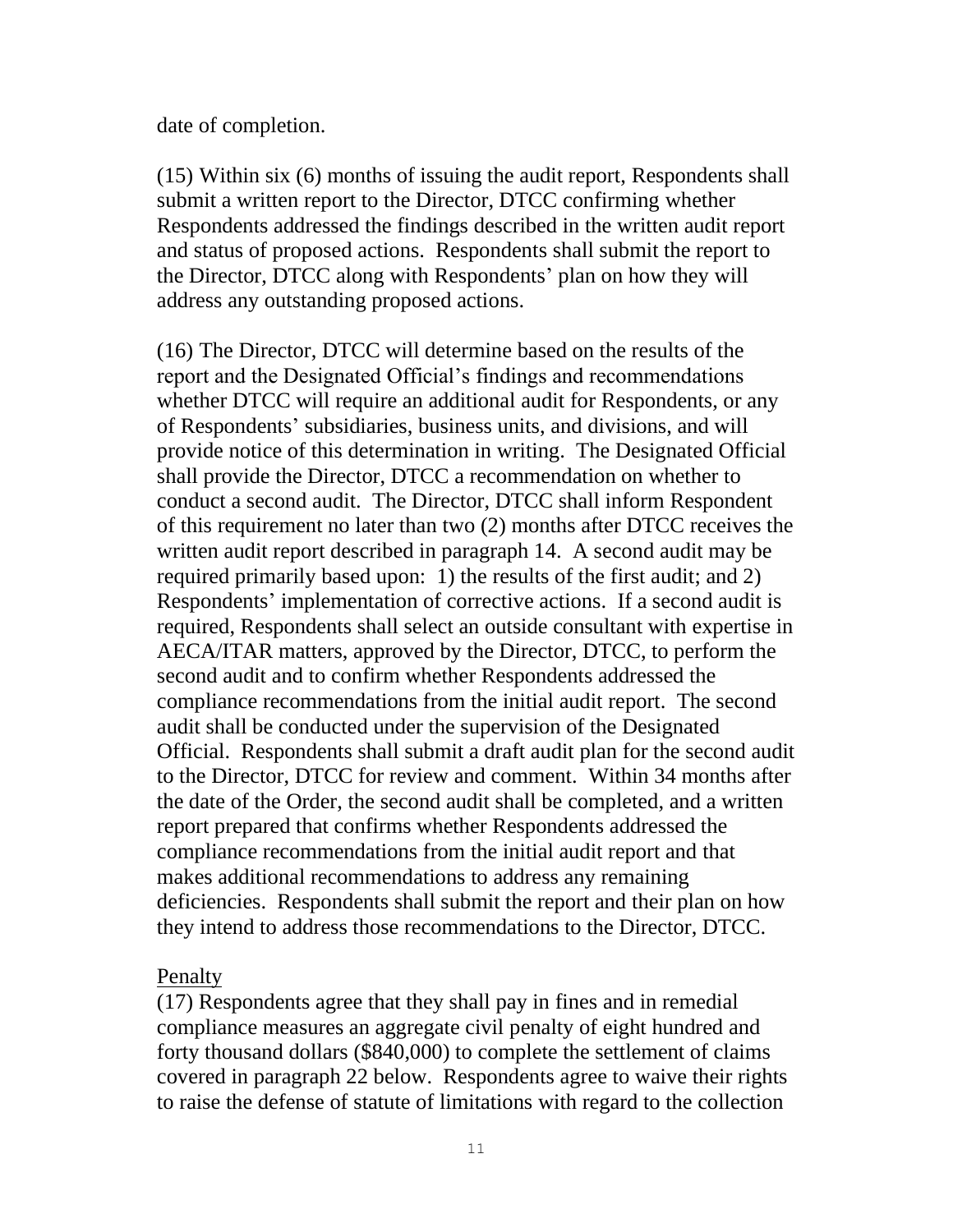of the civil penalty imposed by this Consent Agreement, and that the statute of limitations shall be tolled until the last payment is made. Respondents also agree that such civil penalty shall be a nondischargeable debt in accordance with Section 523(a)(7) of the Federal Bankruptcy Code.

The civil penalty shall be payable as follows:

- a. Four hundred and twenty thousand dollars (\$420,000) shall be paid through four installments as follows:
	- 1) One hundred and five thousand dollars (\$105,000) is to be paid within ninety (90) days from the date of the Order.
	- 2) One hundred and five thousand dollars (\$105,000) is to be paid within one year from the date of the Order.
	- 3) One hundred and five thousand dollars (\$105,000) is to be paid within two years from the date of the Order.
	- 4) One hundred and five thousand dollars (\$105,000) is to be paid within three years from the date of the Order.

The Department and Respondents agree that no interest shall accrue or be due on the unpaid portion of the civil penalty if timely payments are made as set forth in paragraphs  $(a)(1)$  through  $(a)(3)$ above.

b. The remaining penalty of four hundred and twenty thousand dollars (\$420,000) is hereby assessed for remedial compliance measures. However, this amount shall be suspended on the condition that this amount, as determined by DTCC and set forth in paragraph 17(c) below, shall be applied to Consent Agreement-authorized remedial compliance costs over the term of this Consent Agreement for the purpose of defraying a portion of the costs associated with the remedial compliance measures specified in this Consent Agreement.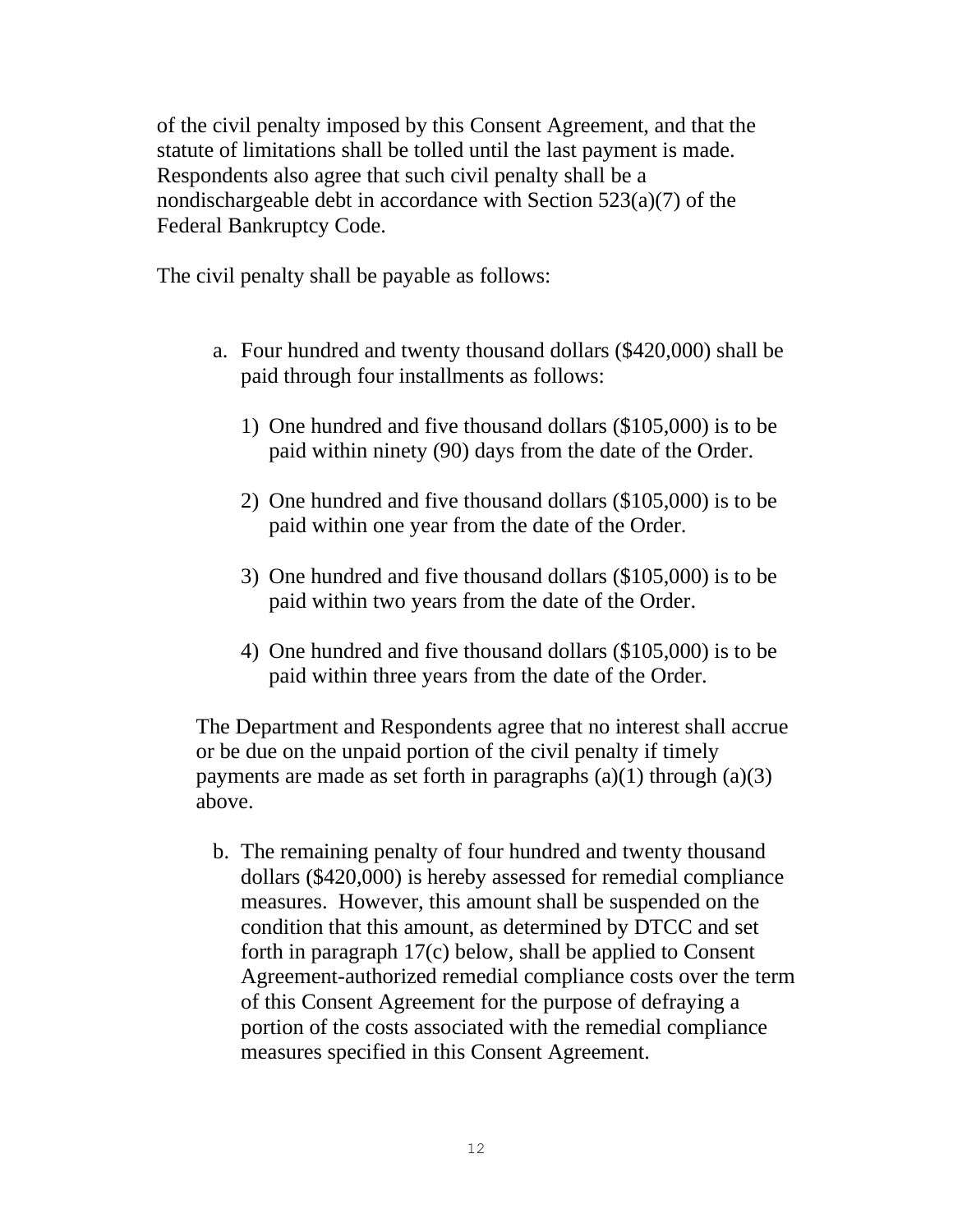- c. Respondents' CFO, or equivalent, in consultation with the Designated Official shall provide to DTCC no later than one year from the date of this Consent Agreement, and then annually thereafter, for verification and approval an itemized accounting, certified as correct by the CFO, or equivalent, of all Consent Agreement-authorized remedial compliance costs, to include those expenditures claimed against suspended penalties, showing specifics of how money was used to strengthen compliance within the terms of the Consent Agreement. To the extent that DTCC determines that expenditures claimed, or any portion thereof were utilized for Consent Agreement-authorized remedial compliance costs, that amount shall be credited against the suspended penalty amount outlined in paragraph 17(b).
- d. Any remaining portion of the suspended penalty unutilized at the conclusion of the terms of the Consent Agreement shall no longer be suspended and shall be paid within 30 days.
- e. From the date of the Order, Respondents are precluded from applying any portion of the eight hundred and forty thousand dollar (\$840,000) penalty set forth in paragraph 17 as costs in any contract with any agency of the U.S. Government or any other contract where the result would be the application of any portion of the penalty as costs in any contract with any agency of the U.S. Government. Respondents agree and shall certify in each written accounting report that the penalty, or any portion thereof: (a) shall be treated as expressly unallowable costs under the Federal Acquisition Regulations; (b) shall not be recovered or sought to be recovered as allowable costs, either directly or indirectly under any federal prime contract, grant or subcontract; and (c) shall not be taken as a federal tax deduction. In the event Respondents violate these prohibitions, the Department shall deem it a "failure to apply funds appropriately for the required purpose."
- f. Any failure to apply funds appropriately for the required purpose, or to provide a satisfactory accounting, shall result in a lifting of the suspension, in which case Respondents shall be required to pay immediately to the Department the amount of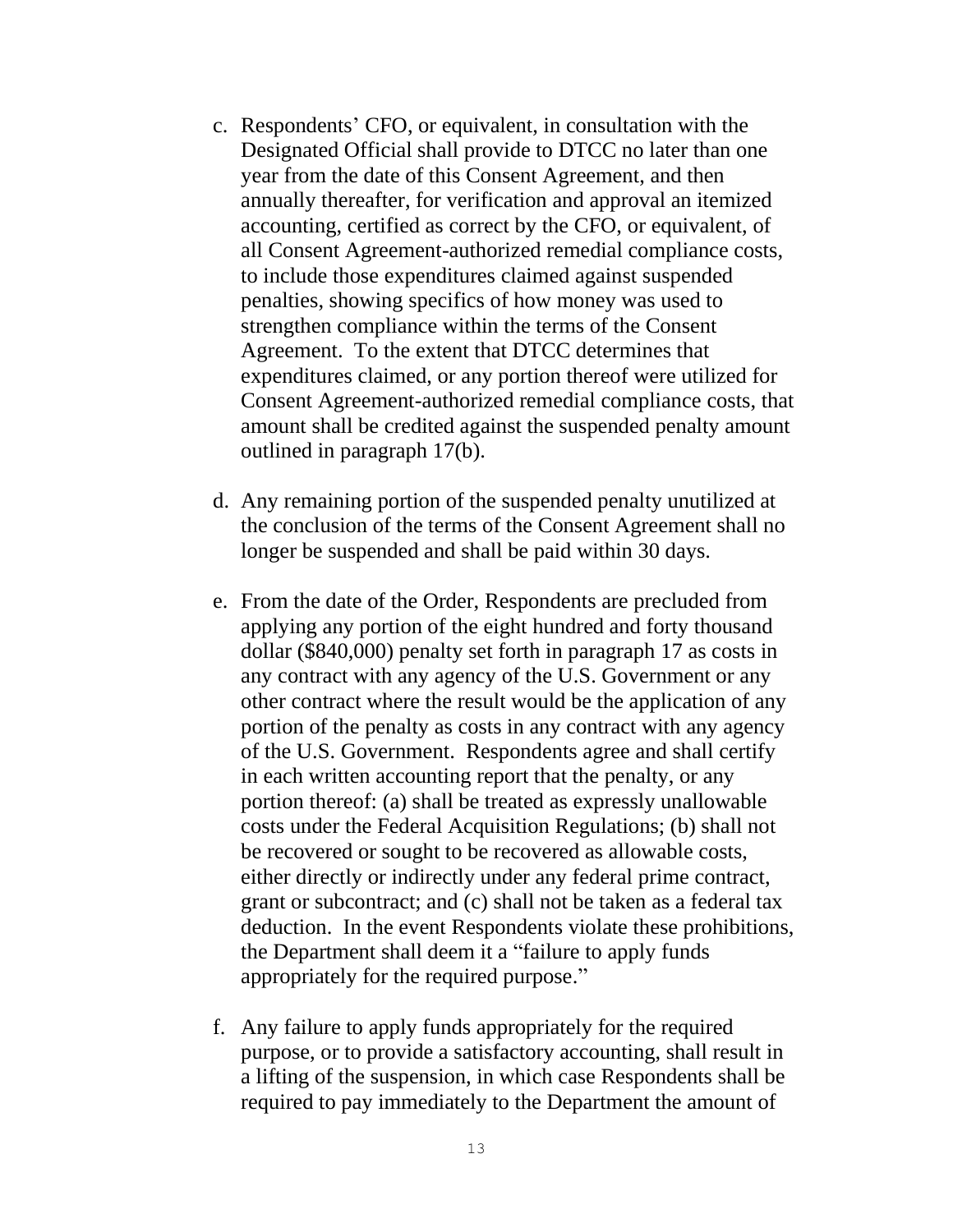the suspended portion of the penalty, less any amounts the Department deems to have been properly applied and accounted for expenditures in compliance with this Consent Agreement.

#### Additional Remedial Measures and Debarment

(18) Respondents agree to refrain from exporting, temporarily importing, reexporting, retransferring, or brokering defense articles or defense services for the term of the Consent Agreement; this includes but is not limited to applying for, obtaining, or using any license or other approval (including exemptions). Respondents also agree to refrain from manufacturing defense articles for export by any entity owned or controlled, directly or indirectly, by or otherwise affiliated with Respondents and from engaging in any effort to evade or avoid the restrictions in this paragraph through any entity owned or controlled, directly or indirectly, by or otherwise affiliated with Respondents for the term of the Consent Agreement. However, Respondents are not restricted by the terms of this Consent Agreement from manufacturing defense articles for domestic sale in the United States or from manufacturing defense articles for export by any entity not owned or controlled, directly or indirectly, by or affiliated with Respondents. In addition, the Director, DTCC may make an exception to the requirements in paragraph 18 on a case-by-case basis. Respondents have acknowledged the seriousness of the violations cited in the Proposed Charging Letter. They have also agreed to pay a cash penalty and implement the significant additional remedial compliance actions specified in this Consent Agreement. For these reasons, the Department has determined not to impose an administrative debarment of Respondents based on the civil charges summarized in the Proposed Charging Letter and certain facts disclosed in writing to the Department identified in paragraph 22. The Department reserves all rights to impose additional sanctions, including debarment under the ITAR, against Respondents if they do not fulfill the provisions of the Consent Agreement or are responsible for other compliance or law enforcement issues under the AECA, or under other statutes enumerated in § 120.27 of the ITAR.

#### On-site Reviews by the Department

(19) For the purpose of assessing compliance with the provisions of the AECA, the ITAR, and future authorizations, Respondents agree to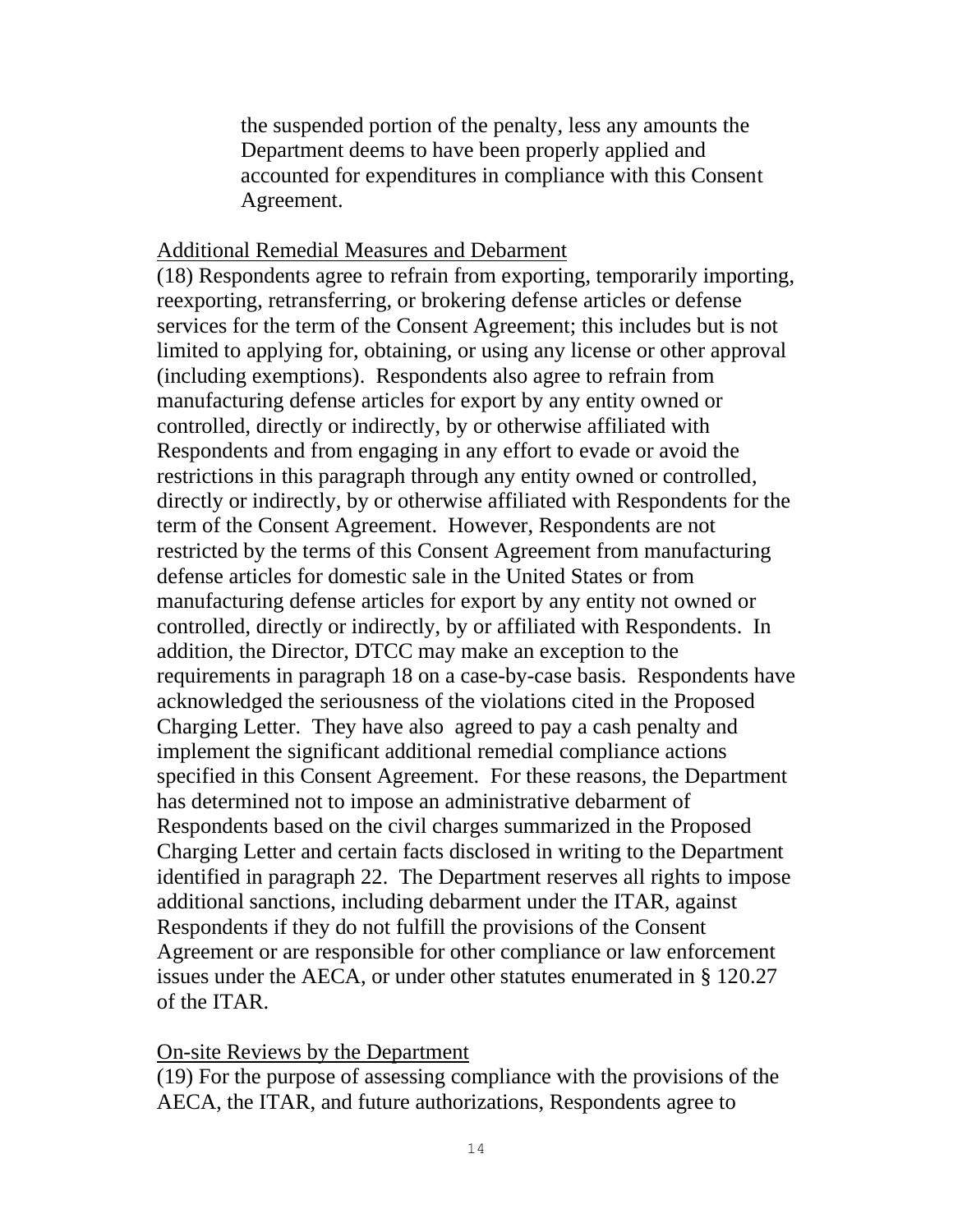arrange and facilitate, with minimum advance notice, on-site reviews by the Department while this Consent Agreement remains in effect.

## Understandings:

(20) No agreement, understanding, representation or interpretation not contained in this Consent Agreement may be used to vary or otherwise affect the terms of this Consent Agreement or the Order, when entered, nor shall this Consent Agreement serve to bind, constrain, or otherwise limit any action by any other agency or department of the United States Government with respect to the facts and circumstances addressed in the Proposed Charging Letter. Respondents acknowledge and accept that there is no understanding expressed or implied through this Consent Agreement with respect to a final decision by the Department concerning export licenses or other U.S. Government authorizations.

(21) Respondents acknowledge the nature and seriousness of the offenses charged in the Proposed Charging Letter, including the potential risk of harm caused to the security and foreign policy interests of the United States. If this Consent Agreement is not approved pursuant to an Order entered by the Assistant Secretary for Political-Military Affairs, the Department and Respondents agree that they may not use this Consent Agreement in any administrative or judicial proceeding, and that the parties shall not be bound by the terms contained in this Consent Agreement.

(22) The Department agrees that, upon signing of the Order, this Consent Agreement resolves with respect to Respondents the civil penalties or administrative sanctions with respect to civil violations of the AECA or the ITAR arising from facts Respondents have disclosed in writing to the Department in their Voluntary and Directed Disclosures assigned DTCC Case Numbers 15-0000825, 16-0000602, 19-0000584, and 22-0000019.

## Waiver

(23) Respondents waive, upon the signing of the Order, all rights to seek any further steps in this matter, including an administrative hearing pursuant to Part 128 of the ITAR. Respondents also waive any such rights with respect to any additional monetary penalty assessed by the Director/DTCC in connection with an alleged material violation of this Consent Agreement (any such additional monetary penalty imposed shall be limited to eight hundred and forty thousand dollars (\$840,000))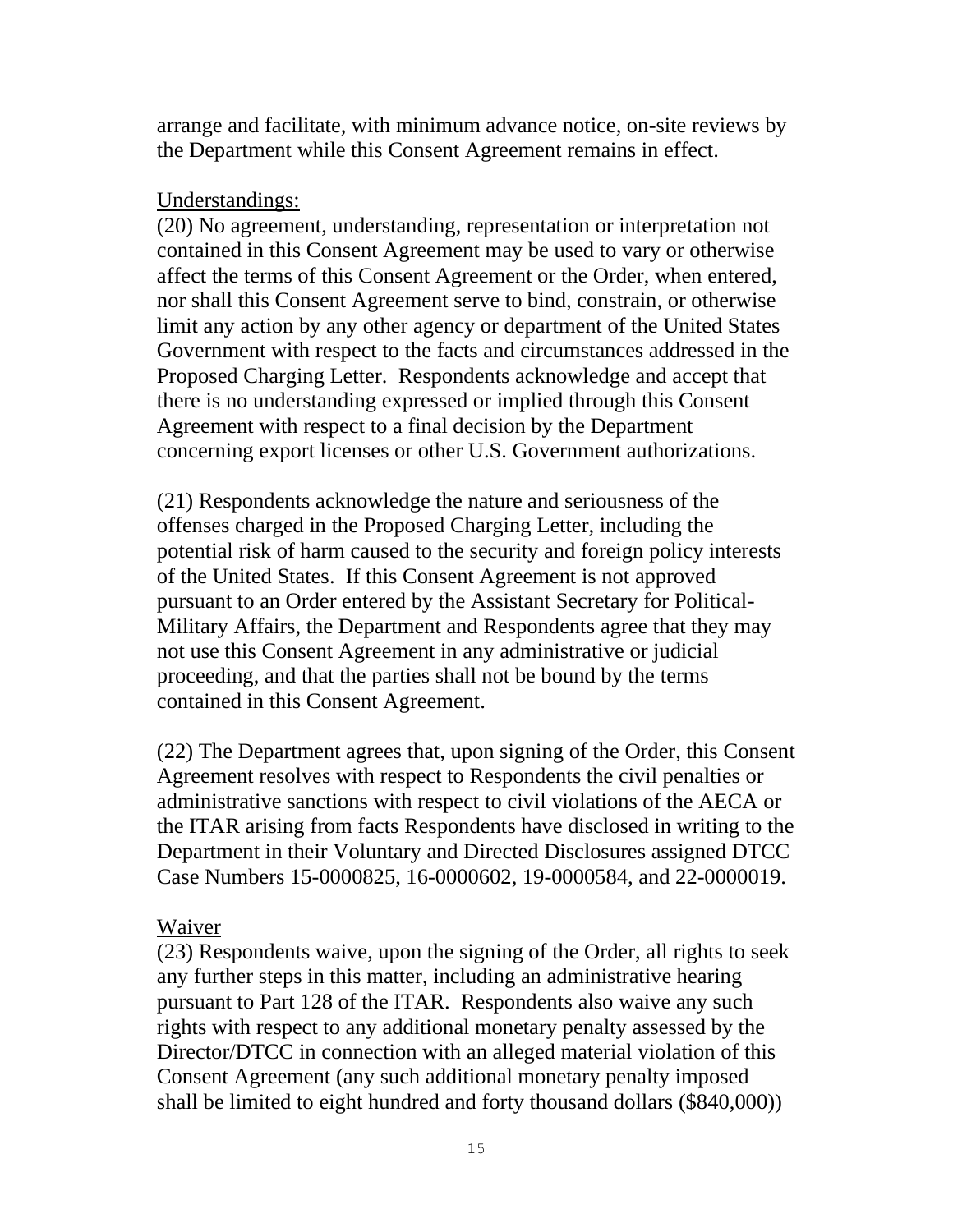except as follows: In the event that the Director, DTCC determines that Respondents have materially violated this Consent Agreement and imposes such additional monetary penalty, and Respondents dispute such determination, Respondents may appeal such determination to the Assistant Secretary for Political-Military Affairs, and the decision of the Assistant Secretary for Political-Military Affairs shall be the final determination in the matter, which may not be appealed. Respondents also agree that any such additional monetary penalty shall be nondischargeable under Section 523(a)(7) of the Federal Bankruptcy Code, and subject to the conditions of paragraph 17(e). Respondents also waive the right to contest the validity of this Consent Agreement or the Order, including in any action that may be brought for the enforcement of any civil fine, penalty or forfeiture in connection with this Consent Agreement or Order.

### **Certification**

(24) No later than three (3) months prior to the third anniversary of the date of the Order, Respondents shall submit to the Director, DTCC a written certification as to whether all aspects of this Consent Agreement have been implemented, Respondents' export compliance program has been assessed, and whether Respondents' export compliance program is adequate to identify, prevent, detect, correct, and report violations of the AECA and the ITAR.

(25) The Consent Agreement shall remain in force beyond the three (3) year term until such certification is submitted and the Director, DTCC determines based on this certification and other factors that all compliance measures set forth in this Consent Agreement have been implemented, and that Respondents' ITAR compliance program appears to be adequate to identify, prevent, detect, correct, and report violations of the AECA and the ITAR.

## Documents to be made public

(26) Respondents understand that the Department shall make this Consent Agreement, the Proposed Charging Letter, and the Order, when entered, available to the public.

## When Order Becomes Effective

(27) This Consent Agreement shall become binding on the Department only when the Assistant Secretary for Political-Military Affairs approves